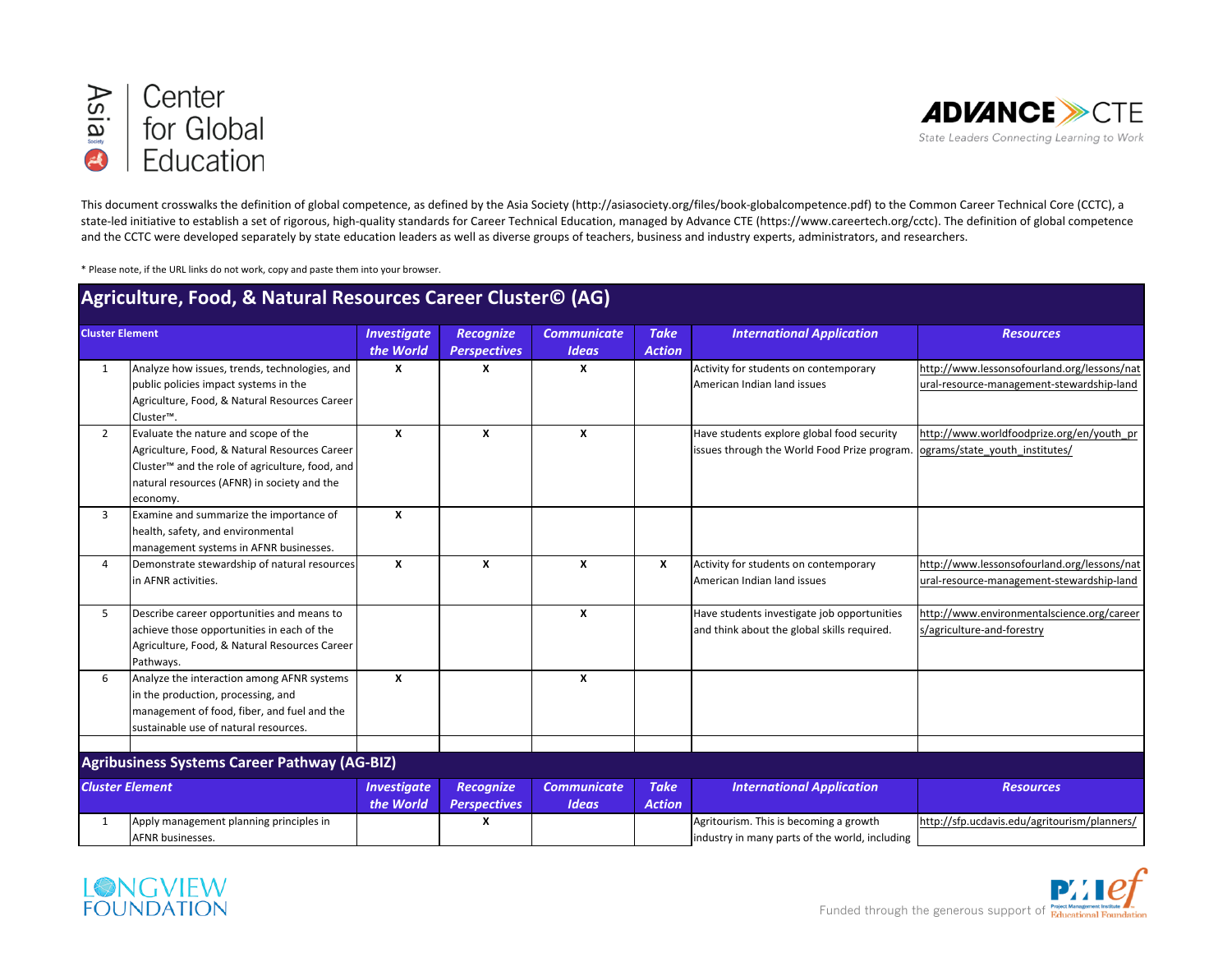



| $\overline{2}$         | Use record keeping to accomplish AFNR<br>business objectives, manage budgets, and<br>comply with laws and regulations.                                  | $\boldsymbol{x}$                |                                         |                                    |                              | in the United States, Italy, the Philippines, and<br>Australia. How would you create a business<br>plan for a farm or ranch stay in each of these | http://www.visitmyphilippines.com/index.php<br>?title=RulesandRegulationsGoverningAgri-<br>tourismSites&func=all&pid=1626&tbl=1                        |
|------------------------|---------------------------------------------------------------------------------------------------------------------------------------------------------|---------------------------------|-----------------------------------------|------------------------------------|------------------------------|---------------------------------------------------------------------------------------------------------------------------------------------------|--------------------------------------------------------------------------------------------------------------------------------------------------------|
| 3                      | Manage cash budgets, credit budgets, and<br>credit for an AFNR business using generally<br>accepted accounting principles.                              |                                 |                                         |                                    |                              | markets? What laws and regulations exist<br>regarding tourist participation in food<br>production? Think about how you would                      | http://c.ymcdn.com/sites/www.agrifoodskills.<br>net.au/resource/resmgr/fellowship reports/is<br>s fel report p porcaro low.pdf                         |
| $\overline{4}$         | Develop a business plan for an AFNR business.                                                                                                           | X                               |                                         | X                                  |                              | market a farm or ranch stay in each of these<br>countries. Create a budget in each currency                                                       |                                                                                                                                                        |
| 5                      | Use sales and marketing principles to<br>accomplish AFNR business objectives.                                                                           | $\pmb{\chi}$                    |                                         | $\pmb{\chi}$                       |                              | for your business.                                                                                                                                |                                                                                                                                                        |
|                        | <b>Animal Systems Career Pathway (AG-ANI)</b>                                                                                                           |                                 |                                         |                                    |                              |                                                                                                                                                   |                                                                                                                                                        |
| <b>Cluster Element</b> |                                                                                                                                                         | <b>Investigate</b><br>the World | <b>Recognize</b><br><b>Perspectives</b> | <b>Communicate</b><br><b>Ideas</b> | <b>Take</b><br><b>Action</b> | <b>International Application</b>                                                                                                                  | <b>Resources</b>                                                                                                                                       |
| 1                      | Analyze historic and current trends impacting<br>the animal systems industry.                                                                           | X                               | X                                       |                                    |                              | Mexican Egg Crisis and bird flu: What are the<br>impacts globally?                                                                                | http://www.washingtonpost.com/world/the<br>americas/the-great-egg-crisis-hits-<br>mexico/2012/09/02/0f9ae31c-f3b6-11e1-b74c<br>84ed55e0300b_story.html |
| $\overline{2}$         | Utilize best-practice protocols based upon<br>animal behaviors for animal husbandry and<br>welfare.                                                     | X                               |                                         |                                    |                              | Mad Cow Disease: What regulations have<br>been put into place? As outbreaks continue,<br>what further regulations should be<br>considered?        | http://www.centerforfoodsafety.org/issues/1<br>040/mad-cow-disease/timeline-mad-cow-<br>disease-outbreaks#                                             |
| 3                      | Design and provide proper animal nutrition to<br>achieve desired outcomes for performance,<br>development, reproduction, and/or economic<br>production. |                                 |                                         |                                    |                              |                                                                                                                                                   |                                                                                                                                                        |
| $\overline{4}$         | Apply principles of animal reproduction to<br>achieve desired outcomes for performance,<br>development, and/or economic production.                     |                                 |                                         |                                    |                              | Sustainable animal reproduction around the<br>world.                                                                                              | http://www.ncbi.nlm.nih.gov/books/NBK2857<br>23/                                                                                                       |
| 5                      | Evaluate environmental factors affecting<br>animal performance and implement<br>procedures for enhancing performance and<br>animal health.              | X                               | X                                       |                                    |                              | World Bacon Shortage: How to keep animals<br>healthy when faced with a global disease.                                                            | http://www.necn.com/news/national-<br>international/Bacon-Prices-Pork-Shortage-<br>Mysterious-Virus-Kills-Pigs-Piglets-<br>254418611.html              |
| 6                      | Classify, evaluate, and select animals based on<br>anatomical and physiological characteristics.                                                        | X                               |                                         | X                                  |                              |                                                                                                                                                   |                                                                                                                                                        |
| $\overline{7}$         | Apply principles of effective animal health<br>care.                                                                                                    | $\pmb{\chi}$                    |                                         | $\boldsymbol{x}$                   |                              |                                                                                                                                                   |                                                                                                                                                        |
|                        |                                                                                                                                                         |                                 |                                         |                                    |                              |                                                                                                                                                   |                                                                                                                                                        |



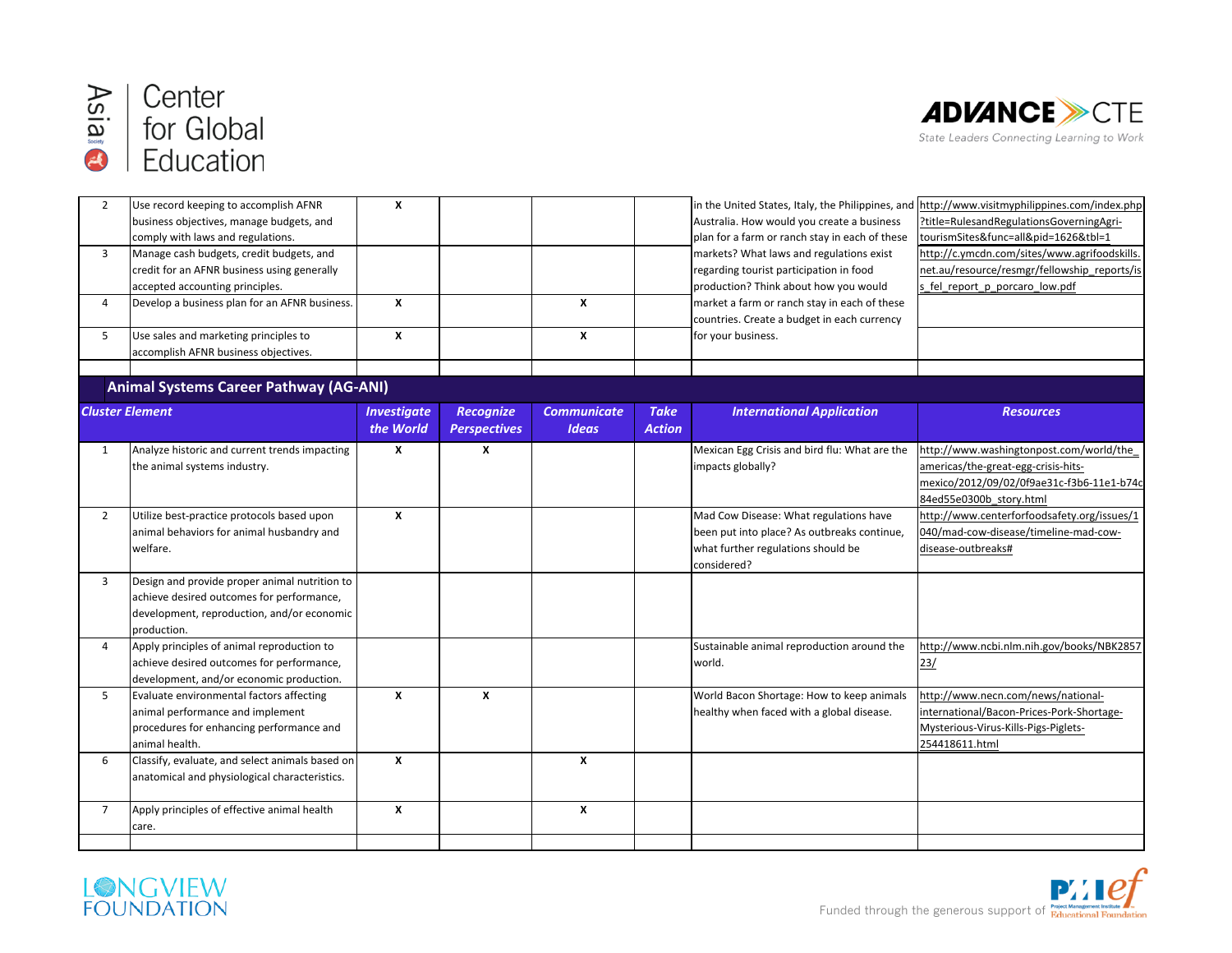



|                        | <b>Environmental Service Systems Career Pathway (AG-ENV)</b>                                                                                                                                         |                                 |                                         |                                    |                              |                                                                                                                                                                                                                |                                                                                                                                                                             |
|------------------------|------------------------------------------------------------------------------------------------------------------------------------------------------------------------------------------------------|---------------------------------|-----------------------------------------|------------------------------------|------------------------------|----------------------------------------------------------------------------------------------------------------------------------------------------------------------------------------------------------------|-----------------------------------------------------------------------------------------------------------------------------------------------------------------------------|
| <b>Cluster Element</b> |                                                                                                                                                                                                      | <b>Investigate</b><br>the World | <b>Recognize</b><br><b>Perspectives</b> | <b>Communicate</b><br><b>Ideas</b> | <b>Take</b><br><b>Action</b> | <b>International Application</b>                                                                                                                                                                               | <b>Resources</b>                                                                                                                                                            |
| 1                      | Use analytical procedures and instruments to<br>manage environmental service systems.                                                                                                                |                                 |                                         |                                    |                              |                                                                                                                                                                                                                |                                                                                                                                                                             |
| $\overline{2}$         | Evaluate the impact of public policies and<br>regulations on environmental service system<br>operations.                                                                                             | X                               | X                                       |                                    |                              | Compare and contrast the environmental<br>policies of the U.S. and China.                                                                                                                                      | https://www.epa.gov/nepa;<br>https://www.sciencedaily.com/news/earth_cli<br>mate/environmental policy/                                                                      |
| 3                      | Develop proposed solutions to environmental<br>issues, problems and applications using<br>scientific principles of meteorology, soil<br>science, hydrology, microbiology, chemistry,<br>and ecology. | X                               |                                         | X                                  | X                            | Explore how the environmental issues in one<br>region can impact the environment in other<br>regions.                                                                                                          | http://www.environmentalscience.org/is-it-<br>safe;<br>https://www.sciencedaily.com/news/earth_cli<br>mate/environmental issues/;<br>http://www.livescience.com/environment |
| 4                      | Demonstrate the operation of environmental<br>service systems (e.g., pollution control, water<br>treatment, wastewater treatment, solid waste<br>management, and energy conservation).               | X                               |                                         |                                    | X                            |                                                                                                                                                                                                                |                                                                                                                                                                             |
| 5                      | Use tools, equipment, machinery, and<br>technology common to tasks in environmental<br>service systems.                                                                                              |                                 |                                         |                                    |                              |                                                                                                                                                                                                                |                                                                                                                                                                             |
|                        | Food Products & Processing Systems Career Pathway (AG-FD)                                                                                                                                            |                                 |                                         |                                    |                              |                                                                                                                                                                                                                |                                                                                                                                                                             |
| <b>Cluster Element</b> |                                                                                                                                                                                                      | <b>Investigate</b><br>the World | <b>Recognize</b><br><b>Perspectives</b> | <b>Communicate</b><br><b>Ideas</b> | <b>Take</b><br><b>Action</b> | <b>International Application</b>                                                                                                                                                                               | <b>Resources</b>                                                                                                                                                            |
| 1                      | Develop and implement procedures to ensure<br>safety, sanitation, and quality in food product<br>and processing facilities.                                                                          | x                               |                                         |                                    | x                            | Compare and contrast U.S. and another<br>country's product and processing practices.                                                                                                                           |                                                                                                                                                                             |
| $\overline{2}$         | Apply principles of nutrition, biology,<br>microbiology, chemistry, and human behavior<br>to the development of food products.                                                                       | X                               | X                                       |                                    |                              | Corn syrup and obesity. Consider exports to<br>other countries: does the United States have a w-america-is-exporting-its-obesity-epidemic/<br>responsibility to consider nutrition effects of<br>lits exports? | http://www.denverpost.com/2013/09/09/ho                                                                                                                                     |
| 3                      | Select and process food products for storage,<br>distribution, and consumption.                                                                                                                      | X                               |                                         | X                                  | x                            | Local and regional food systems                                                                                                                                                                                | http://www.sustainabletable.org/254/local-<br>regional-food-systems                                                                                                         |



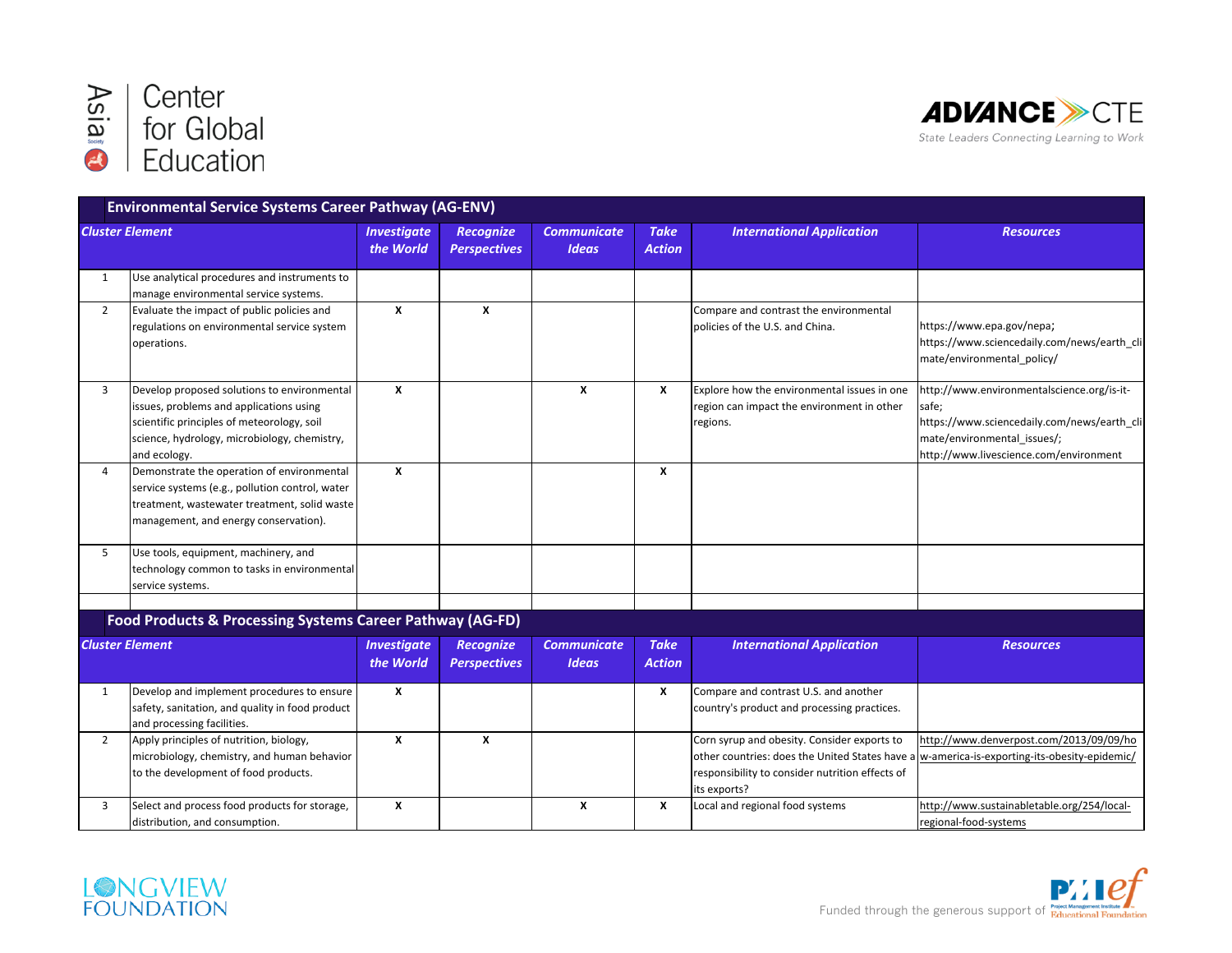



| $\overline{4}$         | Explain the scope of the food industry and the<br>historical and current developments of food<br>products and processing.                                               | $\boldsymbol{\mathsf{x}}$       | X                                       |                                    |                              | EU has long required GMO labeling. Portland,<br>OR, recently rejected GMO labeling. Explore<br>the issues around GMO labeling and the<br>different opinions in different countries.<br>Create an ad campaign either pro or anti GMO abeling of GMOs Initiative, Measure 92 (2) | http://www.gmo-<br>compass.org/eng/regulation/labelling/93.new<br>labelling_laws_gm_products_eu.html;<br>https://ballotpedia.org/Oregon_Mandatory_I |
|------------------------|-------------------------------------------------------------------------------------------------------------------------------------------------------------------------|---------------------------------|-----------------------------------------|------------------------------------|------------------------------|--------------------------------------------------------------------------------------------------------------------------------------------------------------------------------------------------------------------------------------------------------------------------------|-----------------------------------------------------------------------------------------------------------------------------------------------------|
|                        |                                                                                                                                                                         |                                 |                                         |                                    |                              | labeling.                                                                                                                                                                                                                                                                      | $ 014\rangle$                                                                                                                                       |
|                        |                                                                                                                                                                         |                                 |                                         |                                    |                              |                                                                                                                                                                                                                                                                                |                                                                                                                                                     |
|                        | <b>Natural Resources Systems Career Pathway (AG-NR)</b>                                                                                                                 |                                 |                                         |                                    |                              |                                                                                                                                                                                                                                                                                |                                                                                                                                                     |
| <b>Cluster Element</b> |                                                                                                                                                                         | <b>Investigate</b><br>the World | <b>Recognize</b><br><b>Perspectives</b> | <b>Communicate</b><br><b>Ideas</b> | <b>Take</b><br><b>Action</b> | <b>International Application</b>                                                                                                                                                                                                                                               | <b>Resources</b>                                                                                                                                    |
| $\mathbf{1}$           | Plan and conduct natural resource<br>management activities that apply logical,<br>reasoned, and scientifically based solutions to<br>natural resource issues and goals. | x                               | x                                       |                                    |                              | Compare fisheries in Spain, Canada, China,<br>and the U.S. - contrast policies and<br>environmental impact.                                                                                                                                                                    | Privatization of water in Bolivia:<br>http://www.worldsavvy.org/wsc-resources-<br>pd1-bolivia/                                                      |
| $\overline{2}$         | Analyze the interrelationships between<br>natural resources and humans.                                                                                                 | X                               | X                                       | X                                  |                              | Examine the privatization of water in<br>developing countries.                                                                                                                                                                                                                 | Rising Tensions Over the Nile River Basin:                                                                                                          |
| $\overline{3}$         | Develop plans to ensure sustainable<br>production and processing of natural<br>resources.                                                                               | X                               | X                                       |                                    | X                            |                                                                                                                                                                                                                                                                                | http://static.water.org/docs/curriculums/Wat<br>erOrg%20HighCurric15.pdf                                                                            |
| 4                      | Demonstrate responsible management<br>procedures and techniques to protect or<br>lmaintain natural resources.                                                           |                                 |                                         |                                    |                              | World Seed Vault                                                                                                                                                                                                                                                               | http://www.regjeringen.no/en/dep/lmd/cam<br>pain/svalbard-global-seed-<br>vault.html?id=462220<br>World Seed Vault                                  |
|                        |                                                                                                                                                                         |                                 |                                         |                                    |                              |                                                                                                                                                                                                                                                                                |                                                                                                                                                     |
|                        | <b>Plant Systems Career Pathway (AG-PL)</b>                                                                                                                             |                                 |                                         |                                    |                              |                                                                                                                                                                                                                                                                                |                                                                                                                                                     |
| <b>Cluster Element</b> |                                                                                                                                                                         | <b>Investigate</b><br>the World | <b>Recognize</b><br><b>Perspectives</b> | <b>Communicate</b><br><b>Ideas</b> | <b>Take</b><br><b>Action</b> | <b>International Application</b>                                                                                                                                                                                                                                               | <b>Resources</b>                                                                                                                                    |
| $\mathbf{1}$           | Develop and implement a crop management<br>plan for a given production goal that accounts<br>for environmental factors.                                                 | X                               |                                         |                                    | x                            | Compare and contrast U.S. practice with<br>China's on crop rotation, irrigation, and pest<br>management.                                                                                                                                                                       |                                                                                                                                                     |
| $\overline{2}$         | Apply the principles of classification, plant<br>anatomy, and plant physiology to plant<br>production and management.                                                   | $\pmb{\chi}$                    |                                         | $\pmb{\chi}$                       |                              |                                                                                                                                                                                                                                                                                |                                                                                                                                                     |
| 3                      | Propagate, culture, and harvest plants and<br>plant products based on current industry<br>standards.                                                                    | X                               |                                         |                                    |                              |                                                                                                                                                                                                                                                                                |                                                                                                                                                     |